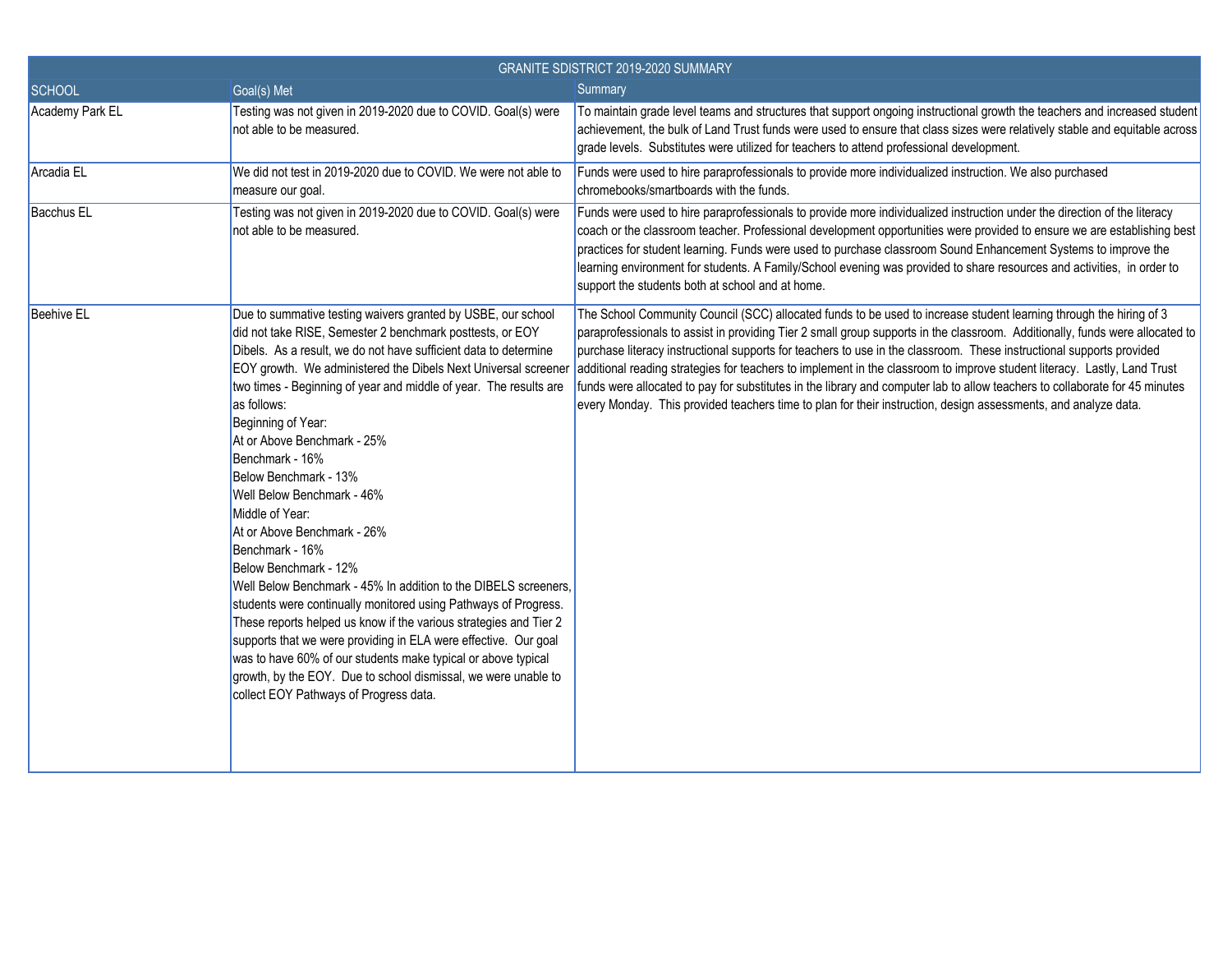| <b>GRANITE SDISTRICT 2019-2020 SUMMARY</b> |                                                                                                                                                                                                                                                                                                                                                      |                                                                                                                                                                                                                                                                                                                                                                                                                                                                                                                                                                                                                                                                             |
|--------------------------------------------|------------------------------------------------------------------------------------------------------------------------------------------------------------------------------------------------------------------------------------------------------------------------------------------------------------------------------------------------------|-----------------------------------------------------------------------------------------------------------------------------------------------------------------------------------------------------------------------------------------------------------------------------------------------------------------------------------------------------------------------------------------------------------------------------------------------------------------------------------------------------------------------------------------------------------------------------------------------------------------------------------------------------------------------------|
| <b>SCHOOL</b>                              | Goal(s) Met                                                                                                                                                                                                                                                                                                                                          | Summary                                                                                                                                                                                                                                                                                                                                                                                                                                                                                                                                                                                                                                                                     |
| <b>Bennion EL</b>                          | No, Bennion El. did not make their goal for the 2020-2021 school<br>year. We believe that this was due to COVID and students being<br>in and out of school all year long. Our DIBELS data was as<br>follows: K-3 averaged 53% according to the DIBELS EOY data.<br>Our K-6 <sup>th</sup> averaged 60% according to the DIBELS EOY.                   | Money was used for paras to work with teachers doing small group instruction and interventions for students that were<br>below level. We also spent money for online curriculum, technology (Chromebooks), library books, as well as items for our<br>STEAM lab.                                                                                                                                                                                                                                                                                                                                                                                                            |
| <b>Bennion JR</b>                          | Goal was not met.                                                                                                                                                                                                                                                                                                                                    | FTE, additional class periods, paraprofessionals, after-school tutoring, substitutes                                                                                                                                                                                                                                                                                                                                                                                                                                                                                                                                                                                        |
| Bonneville JR                              | Testing was not given in 2019-2020 due to COVID. Goal(s) were<br>not able to be measured.                                                                                                                                                                                                                                                            | We were able to use funding to lower class sizes. Funds were not used for the AVID conference due to COVID. Funds<br>were used for some tutoring. Viking Enrichment Night was again a success. An amendment was made, and additional<br>Chromebooks were purchased to help facilitate online learning and literacy goals. Professional development was provided<br>for teachers and stipends were provided for teachers working off contract time. It was an effective use of funds to prepare<br>them for their need to provide dual modality teaching.                                                                                                                    |
| <b>Bridger EL</b>                          |                                                                                                                                                                                                                                                                                                                                                      | Substitutes were provided for teachers allowing them to observe other master teachers to improve their teaching skills to<br>increase student learning. .5 FTE for a kindergarten teacher to lower class size. Library books and leveled readers for<br>student's at-home reading. Supplies for reading intervention and small math intervention groups.                                                                                                                                                                                                                                                                                                                    |
| Churchill JR                               | Testing was not given in 2019-2020 due to COVID. Goal(s) were<br>not able to be measured                                                                                                                                                                                                                                                             | Landtrust funds were utilized to reduce class size in Science, Math, English and the French DLI program. This was an<br>effective use of funds especially when teachers became tasked with teaching online. Surveys were conducted at the end<br>of the school year and that feedback was utilized to increase effectiveness at reaching students in person and online.                                                                                                                                                                                                                                                                                                     |
| Copper Hills EL                            | We did not make 5% growth in DIBELS this year in K-3. We did<br>make growth in all grade levels.                                                                                                                                                                                                                                                     | We were able to use funding to pay for the extended day K. Kindergarten did make 2% growth. We were able to fund the<br>reading lab with para's to help with interventions. This helped students make growth if they attended school F2F.                                                                                                                                                                                                                                                                                                                                                                                                                                   |
| Cottonwood EL                              | Testing was not given in 2019-2020 due to COVID. Goal(s) were<br>not able to be measured.                                                                                                                                                                                                                                                            | 1 FTE - third grade teacher, paras, instructional materials for teachers.                                                                                                                                                                                                                                                                                                                                                                                                                                                                                                                                                                                                   |
| Cottonwood HI                              | Yes we think! Goal #1 was to raise end of year math<br>benchmark scores by 20% in Sec Math I, II, and III classes. The<br>benchmark tests were optional this year but our students did well<br>on test modules using the ALEKS program. Goal #2 was to raise<br>graduation rate to 80%. We will not have the final percentage until<br>October 2021. | We were able to use funding to lower class sizes in math and hire two 29-hour academic aides to assist at risk seniors.<br>Each academic aide worked with 30 seniors. At least 22 of those seniors graduated due in part to the efforts of these<br>aides.                                                                                                                                                                                                                                                                                                                                                                                                                  |
| <b>Crestview EL</b>                        | End of Year (EOY) testing was not given in 2019-2020 due to<br>COVID and the soft closure of schools.                                                                                                                                                                                                                                                | Funds were used to offer the staff data study opportunities as needs arised throughout the school year. Funds were used<br>to pay for substitutes for teachers to participate in professional development/data study opportunities before the soft<br>closure. Funds were used to pay paraprofessionals to work with individual and small groups of students under the direction<br>of the classroom teachers and literacy coach. Funds were also utilized to purchase technology equipment (chromebooks)<br>and materials (sight spelling cards; teacher literacy classroom materials; reading aides and/or manipulatives) to help<br>improve student mastery in literacy. |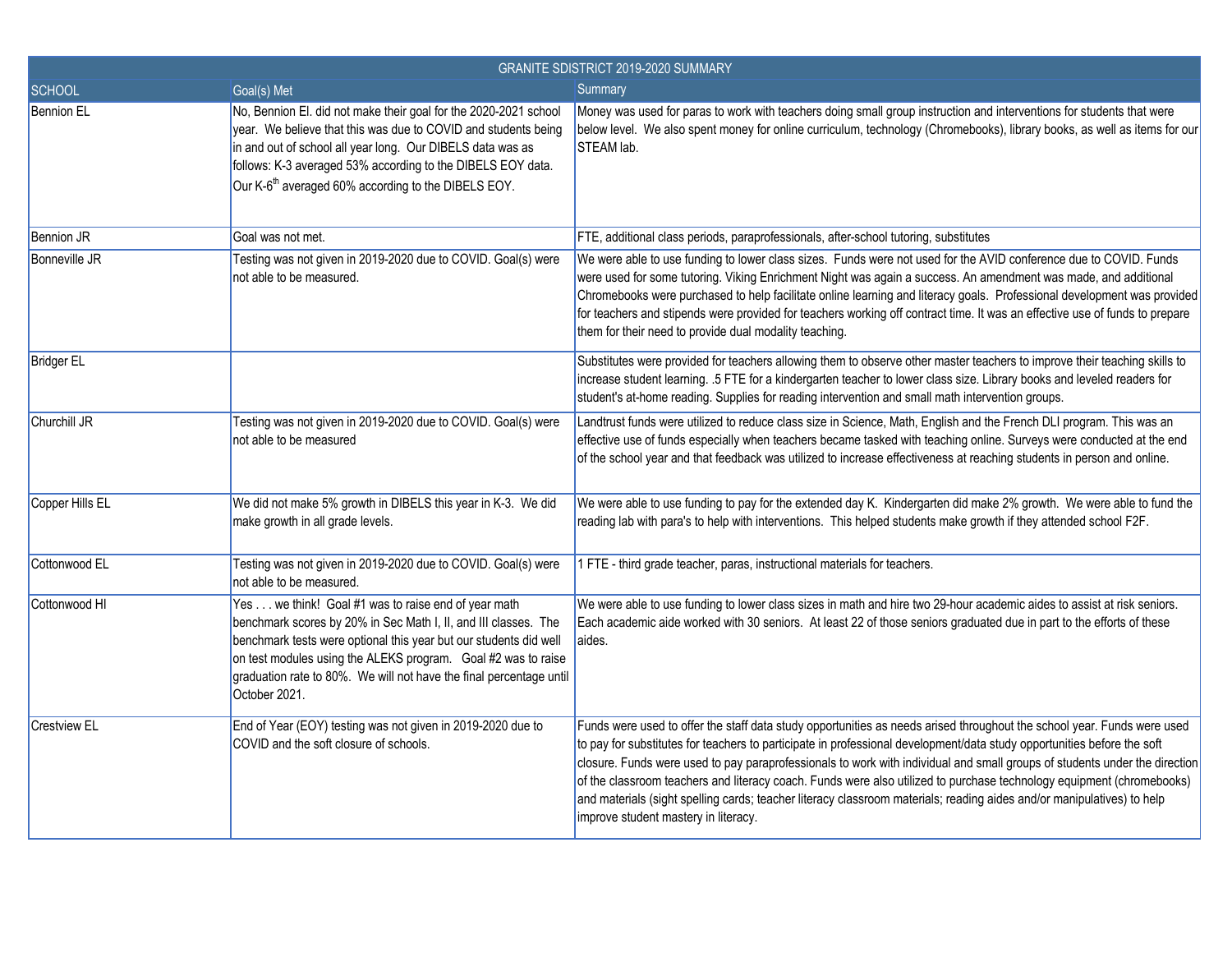| <b>GRANITE SDISTRICT 2019-2020 SUMMARY</b> |                                                                                                                                                                                                                                                                                                                                                                                                                                                                                                                                                                                                                                                                                                                                                                                                                                               |                                                                                                                                                                                                                                                                                                                                                                                                                                                                                                                                                                                                                                                                                                                                                                                                                                                                                                                                                                                                                                                                                                                                                                                                                                                                                                                                                                                                                      |
|--------------------------------------------|-----------------------------------------------------------------------------------------------------------------------------------------------------------------------------------------------------------------------------------------------------------------------------------------------------------------------------------------------------------------------------------------------------------------------------------------------------------------------------------------------------------------------------------------------------------------------------------------------------------------------------------------------------------------------------------------------------------------------------------------------------------------------------------------------------------------------------------------------|----------------------------------------------------------------------------------------------------------------------------------------------------------------------------------------------------------------------------------------------------------------------------------------------------------------------------------------------------------------------------------------------------------------------------------------------------------------------------------------------------------------------------------------------------------------------------------------------------------------------------------------------------------------------------------------------------------------------------------------------------------------------------------------------------------------------------------------------------------------------------------------------------------------------------------------------------------------------------------------------------------------------------------------------------------------------------------------------------------------------------------------------------------------------------------------------------------------------------------------------------------------------------------------------------------------------------------------------------------------------------------------------------------------------|
| <b>SCHOOL</b>                              | Goal(s) Met                                                                                                                                                                                                                                                                                                                                                                                                                                                                                                                                                                                                                                                                                                                                                                                                                                   | Summary                                                                                                                                                                                                                                                                                                                                                                                                                                                                                                                                                                                                                                                                                                                                                                                                                                                                                                                                                                                                                                                                                                                                                                                                                                                                                                                                                                                                              |
| Cyprus HI                                  | Testing was not given in 2019-2020 due to COVID. Goal(s) were<br>not able to be measured.                                                                                                                                                                                                                                                                                                                                                                                                                                                                                                                                                                                                                                                                                                                                                     | Cyprus saw a gain of over 2% in students taking CCR classes. Our association with Equal Opportunity schools helped us<br>identify and encourage underrepresented students to reach this goal. Graduation rate went from 80% to 81%. Amended<br>plan to provide time for teachers to adjust to the method of teaching they would need due to COVID. It was an effective<br>use of funds to prepare them for their need to provide dual modality teaching.                                                                                                                                                                                                                                                                                                                                                                                                                                                                                                                                                                                                                                                                                                                                                                                                                                                                                                                                                             |
| Diamond Ridge EL                           | In March 2020 a school dismissal occurred as a result of the<br>COVID-19 pandemic. Students were not in the school buildings<br>assessment were much less effective during that school dismissal<br>period. Based on most recent POP achievement scores (83.7% of<br>students achieving typical or above progress in 2018-2019) and<br>suggested growth goals from Granite School District, the goal was<br>set for 85% of students to make typical or above progress during<br>the 2019-2020 school year. According to Pathways of Progress<br>Data from the Middle of Year (MOY) assessment, the data is<br>reported as follows:% of students at each Grade level making<br>typical or above progress Kindergarten57%<br>1st grade 81.75%<br>2nd grade 74.25%<br>3rd grade 78.25%<br>4th grade44.5%<br>5th grade 78.25%<br>6th grade 82.75% | GOAL #1: Any student who scored below benchmark level on a DIBELS benchmark test was be given additional<br>assessments to determine the correct type and amount of reading support needed. Teachers provided students with<br>during the last 3 months of the school year. Student instruction and targeted, daily small group reading instruction. Planned lessons and activities for LAND Trust classroom aides in order for<br>them to deliver targeted, daily small group reading instruction. Teachers also monitored students' reading progress at least<br>every 2 weeks using the DIBELS Progress Monitoring tool to determine which students are making adequate progress and<br>which students need additional interventions and support. Students' pathways of progress data was analyzed by PLC<br>teams and administration to determine progress toward school goals. Additional support was provided to teachers from the<br>school literacy coach, district level specialists, and administration as needed. Substitute teachers were utilized to allow<br>teachers to participate in Professional Learning Community meetings once each week in order to analyze student progress<br>from assessments and progress monitoring, make instructional decisions, and plan instruction to meet students' needs.<br>New reading materials and additional digital resources were purchased for the school. |
| Driggs EL                                  | EOY testing did not take place due to the COVID-19 global<br>pandemic.                                                                                                                                                                                                                                                                                                                                                                                                                                                                                                                                                                                                                                                                                                                                                                        | Funds were used for FTE, textbooks, mCLASS, teacher stipends, and paper.                                                                                                                                                                                                                                                                                                                                                                                                                                                                                                                                                                                                                                                                                                                                                                                                                                                                                                                                                                                                                                                                                                                                                                                                                                                                                                                                             |
| Eastwood EL                                | Testing was not given in 2019-2020 due to COVID. Goal(s) were<br>not able to be measured.                                                                                                                                                                                                                                                                                                                                                                                                                                                                                                                                                                                                                                                                                                                                                     | Funds were used to hire paraprofessionals to provide more individualized instruction under the direction of the literacy<br>coach or the classroom teacher.                                                                                                                                                                                                                                                                                                                                                                                                                                                                                                                                                                                                                                                                                                                                                                                                                                                                                                                                                                                                                                                                                                                                                                                                                                                          |
| Eisenhower JR                              | No. We saw an increase in proficiency for the Granite<br>Benchmarks in ELA but not in Math. We saw an increase 7th<br>Grade ELA increased 8%. 8th Grade ELA increased 12%. 9th<br>Grade ELA incresaed 6%. 7th Grade Math did not increase. 8th<br>Grade Math did not increase. 9th Grade Math increased 2%.                                                                                                                                                                                                                                                                                                                                                                                                                                                                                                                                   | We were able to pay for a full time ELA and Math teacher. We were able to lower class sizes in ELA and Math. We did<br>not meet our goals of increasing our proficiency rate to 15%.                                                                                                                                                                                                                                                                                                                                                                                                                                                                                                                                                                                                                                                                                                                                                                                                                                                                                                                                                                                                                                                                                                                                                                                                                                 |
| Elk Run EL                                 | Due to school dismissal in March of 2020 we were unable to<br>measure our end of year school goals.                                                                                                                                                                                                                                                                                                                                                                                                                                                                                                                                                                                                                                                                                                                                           | Funds were used to hire instruction para professionals to provide targeted instruction in small groups. We also funded<br>substitutes to provied additional PLC time for teachers in the school day. We purchased Chromebooks and library books<br>as well. Land Trust monies were used to print student materials and to purchase instructional supplies for<br>students/teacher use. We purchased MClass for DIBELS data for 4-6th grade students as well.                                                                                                                                                                                                                                                                                                                                                                                                                                                                                                                                                                                                                                                                                                                                                                                                                                                                                                                                                         |
| Evergreen JR                               | Testing was not given in 2019-2020 due to COVID. Goal(s) were<br>not able to be measured.                                                                                                                                                                                                                                                                                                                                                                                                                                                                                                                                                                                                                                                                                                                                                     | Funds were used to pay FTE, extra class periods, Chromebooks                                                                                                                                                                                                                                                                                                                                                                                                                                                                                                                                                                                                                                                                                                                                                                                                                                                                                                                                                                                                                                                                                                                                                                                                                                                                                                                                                         |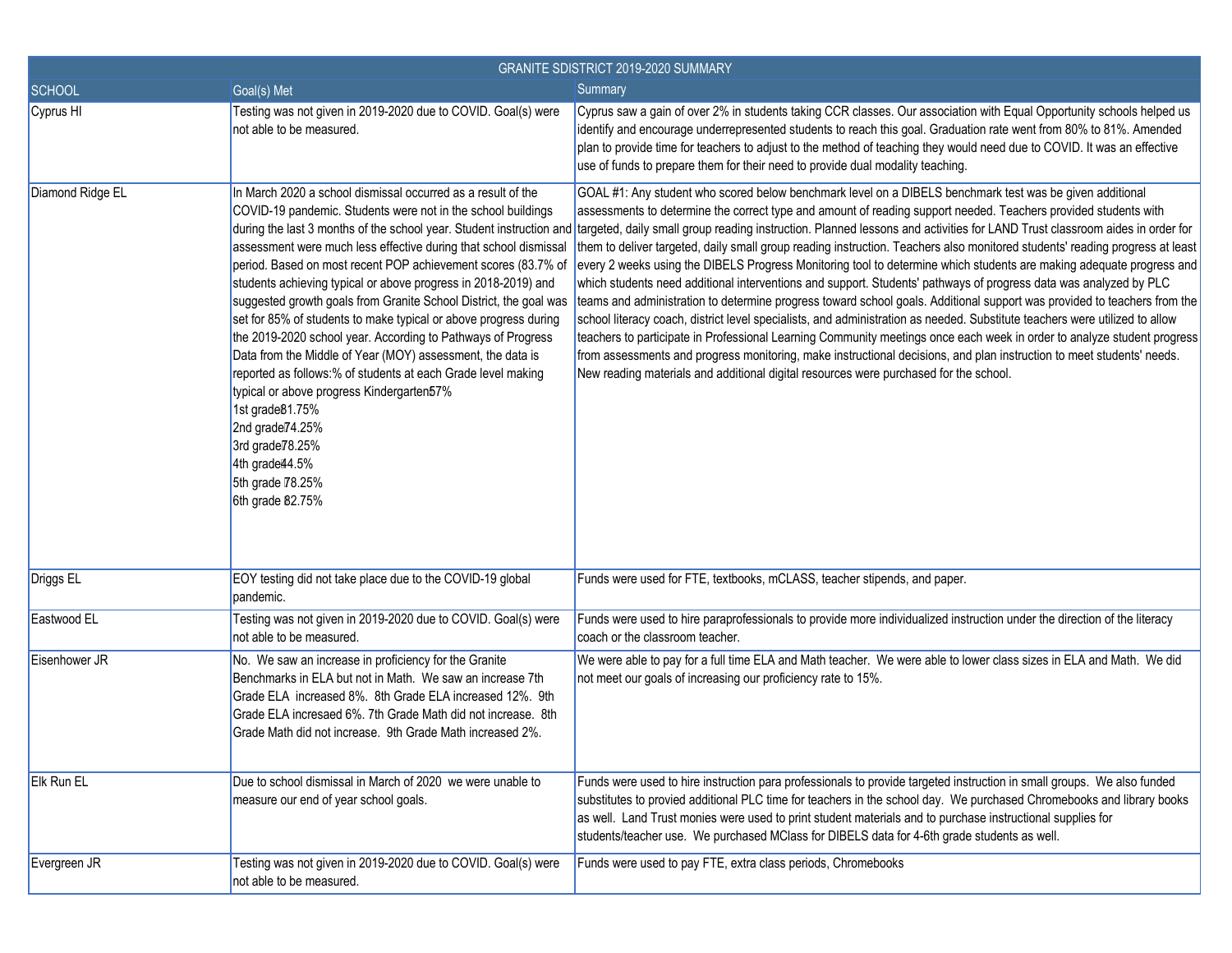| <b>GRANITE SDISTRICT 2019-2020 SUMMARY</b> |                                                                                                                                                                                                                                                                                                                                                                                                                                                                                                                                                                                   |                                                                                                                                                                                                                                                                                                                                                                                                                                                                                                                                                                                                                                                                                                                                                                                                              |
|--------------------------------------------|-----------------------------------------------------------------------------------------------------------------------------------------------------------------------------------------------------------------------------------------------------------------------------------------------------------------------------------------------------------------------------------------------------------------------------------------------------------------------------------------------------------------------------------------------------------------------------------|--------------------------------------------------------------------------------------------------------------------------------------------------------------------------------------------------------------------------------------------------------------------------------------------------------------------------------------------------------------------------------------------------------------------------------------------------------------------------------------------------------------------------------------------------------------------------------------------------------------------------------------------------------------------------------------------------------------------------------------------------------------------------------------------------------------|
| <b>SCHOOL</b>                              | Goal(s) Met                                                                                                                                                                                                                                                                                                                                                                                                                                                                                                                                                                       | Summary                                                                                                                                                                                                                                                                                                                                                                                                                                                                                                                                                                                                                                                                                                                                                                                                      |
| <b>Farnsworth EL</b>                       | Testing was not given in 2019-2020 due to COVID. Goal(s) were<br>not able to be measured.                                                                                                                                                                                                                                                                                                                                                                                                                                                                                         | A teacher was hired to reduce class sizes and allow for a second all-day Kindergarten class. Aides were hired to support<br>interventions and allow time for teachers to meet in PLCs.                                                                                                                                                                                                                                                                                                                                                                                                                                                                                                                                                                                                                       |
| Fox Hills EL                               | Testing was not given in 2019-2020 due to COVID. Goal(s) were<br>not able to be measured.                                                                                                                                                                                                                                                                                                                                                                                                                                                                                         | LandTrust funds were used in the following ways:<br>1. To hire a .5 teacher to reduce class sizes to maximize support to<br>individual students.<br>2. To hire paraprofessionals to provide small group and individualized<br>instruction under the direction of the literacy coach or the classroom teacher.<br>3. To purchase books for our<br>Book Bag program for students in K-2 to read nightly at home.                                                                                                                                                                                                                                                                                                                                                                                               |
| <b>Fremont EL</b>                          | Testing was not given in 2019-2020 due to COVID. Goal(s) were<br>not able to be measured.                                                                                                                                                                                                                                                                                                                                                                                                                                                                                         | Land Trust funds at Fremont Elementary helped hire paraprofessionals for classrooms and ELL work in one-on-one or<br>small group settings, with dividers in place. Under educator direction, our paraeducators provided repeated practice and<br>extended learning time. They substituted in classrooms in a limited way to relieve teachers during Student Support Team<br>meetings and a few collaboration meetings to benefit students. Because of difficulties in finding interested applicants,<br>Fremont obtained Community Council approval to apply available funds to procure 49 Chromebook 11 G8s, while the<br>school used other funds to get a sizeable number. The funds were most helpful in providing real-time assistance to<br>students and in also upgrading Chromebooks for student use. |
| <b>Frost EL</b>                            | Due to COVID, we were not able to provide end-of-year DIBELS<br>data for the 2019-2020 school year. We can compare the<br>towards reaching our end-of-year goal. BOY- 42% of our K-6<br>students scored on grade level according to the DIBELS<br>benchmark assessment.<br>MOY- 44% of our K-6 students scored on grade level according to<br>the DIBELS benchmark assessment. This is a 2% increase in the<br>number of students scoring on grade level from the beginning of<br>the year to mid-year. This indicates a positive trend towards<br>reaching our end-of-year goal. | Hire paraprofessionals to support teachers and students with reading instruction and intervention across all grade levels.<br>The paraprofessionals will work under the direction of the school reading coach and the principal to assist classroom<br>beginning of year data to mid-year, which indicates a positive trend teachers during small group instruction. Paraprofessionals will work with individuals and small groups to build literacy<br>skills. We will utilize substitute teachers to support the collaboration process amoung teachers.                                                                                                                                                                                                                                                    |
| Gearld Wright EL                           | Testing was not given in 2019-2020 due to COVID. Goal(s) were<br>not able to be measured.                                                                                                                                                                                                                                                                                                                                                                                                                                                                                         | Funds were used to hire a teacher and lower class size. In addition, paraeducators were hired to assist educators and give<br>students more individualized instruction.                                                                                                                                                                                                                                                                                                                                                                                                                                                                                                                                                                                                                                      |
| Gourley EL                                 | Testing was not given in 2019-2020 due to COVID. Goal(s) were<br>not able to be measured.                                                                                                                                                                                                                                                                                                                                                                                                                                                                                         | Funds were used for FTE and paraprofessionals.                                                                                                                                                                                                                                                                                                                                                                                                                                                                                                                                                                                                                                                                                                                                                               |
| Granger EL                                 | Testing was not given in 2019-2020 due to COVID. Goal(s) were<br>not able to be measured.                                                                                                                                                                                                                                                                                                                                                                                                                                                                                         | Fund were used to pay the salary and benefits for a dedicated STEM teacher. Additionally, funds were used to purchase<br>FOSS Science Kits and consumables such as science notebooks.                                                                                                                                                                                                                                                                                                                                                                                                                                                                                                                                                                                                                        |
| Granger HI                                 | Yes. Graduation Rate: Increase by 2%<br>2019-79%<br>2020-81%<br>ACT - Increase by .4 points - Growth!<br>2019 - Composite Score 16.3<br>2020 - Composite Score 16.7                                                                                                                                                                                                                                                                                                                                                                                                               | We were able to use funding to lower class sizes to impact the engagement of our students.<br>Funds were not used for the AVID conference due to COVID. Funds were used for additional classes to lower class size<br>and give students more flexibility. Amended plan to provide professional developement on site versus to assist with<br>changes that COVID put in place. It was an effective use of funds to prepare them for their need to provide dual modality<br>teaching. Funds were utilized to extend periods of faculty to assist students with continuing growth successfully obtaining<br>the necessary credits needed for graduation. It was an effective use of funds to prepare them for their need to provide dual<br>modality teaching.                                                  |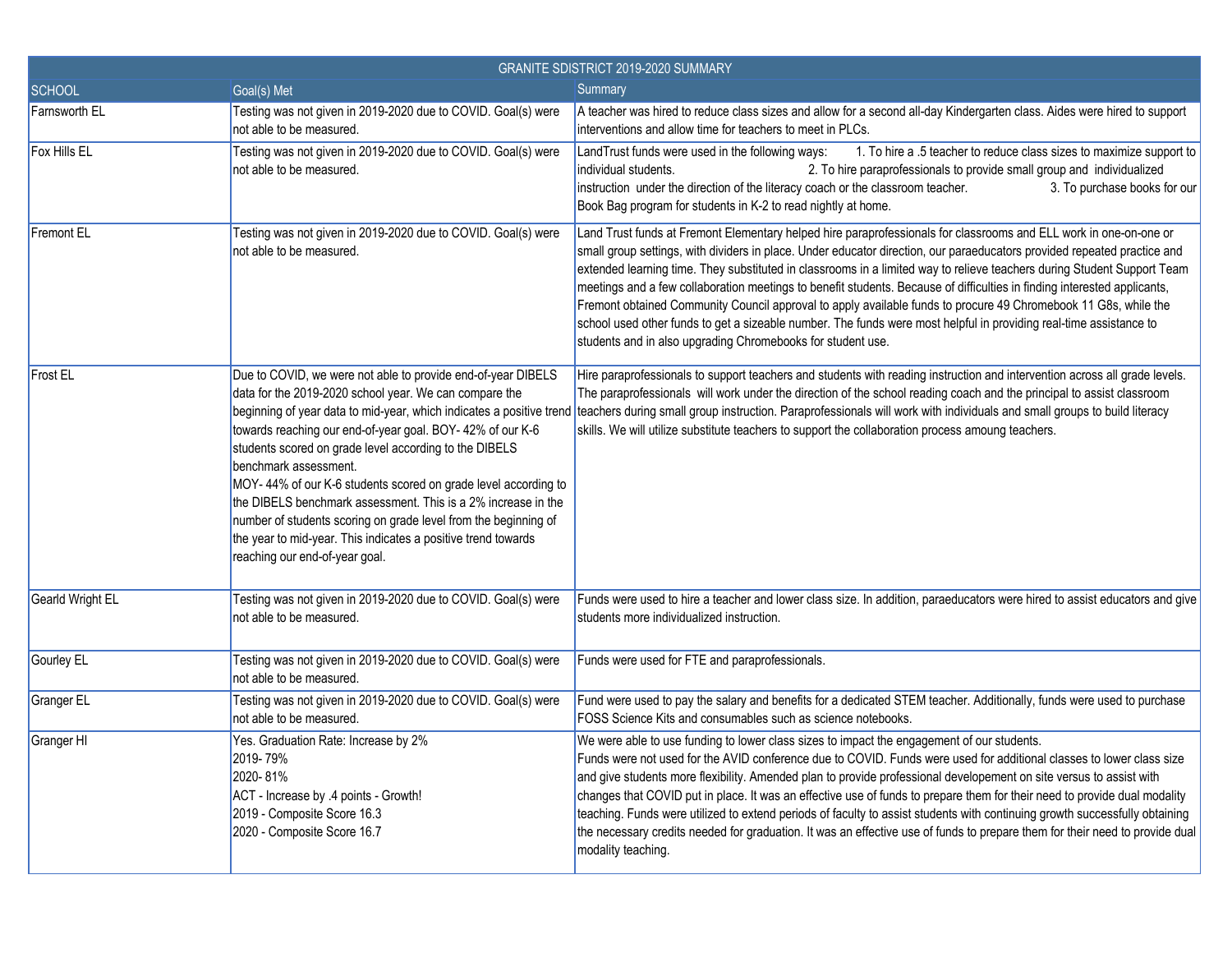| <b>GRANITE SDISTRICT 2019-2020 SUMMARY</b> |                                                                                                                                                                          |                                                                                                                                                                                                                                                                                                                                                                                                                                                                                                                                                                                                                                                                                                       |
|--------------------------------------------|--------------------------------------------------------------------------------------------------------------------------------------------------------------------------|-------------------------------------------------------------------------------------------------------------------------------------------------------------------------------------------------------------------------------------------------------------------------------------------------------------------------------------------------------------------------------------------------------------------------------------------------------------------------------------------------------------------------------------------------------------------------------------------------------------------------------------------------------------------------------------------------------|
| <b>SCHOOL</b>                              | Goal(s) Met                                                                                                                                                              | Summary                                                                                                                                                                                                                                                                                                                                                                                                                                                                                                                                                                                                                                                                                               |
| <b>Granite Connections</b>                 | Goal was not met.                                                                                                                                                        | Funds were used for extra class periods, paraprofessionals, and professional development                                                                                                                                                                                                                                                                                                                                                                                                                                                                                                                                                                                                              |
| <b>Granite Park JR</b>                     | Testing was not given in 2019-2020 due to COVID. Goal(s) were<br>not able to be measured.                                                                                | We were able to use funding to lower class size in our ELA classes. Funds were used for additional classes to lower class<br>size and give students more flexibility. Amended plan to provide time for teachers to adjust to the method of teaching they<br>would need due to COVID. It was an effective use of funds to prepare them for their need to provide dual modality<br>teaching.                                                                                                                                                                                                                                                                                                            |
| Hartvigsen SPEC                            | One additional Instructional Assistant was hired to provide<br>additional support to students with significant cognitive disabilities.                                   | The Instructional Assistant provided one-on-one assistance to students to support reading, math, writing and science<br>goals. They also worked with students on social skills and maintaining appropriate behavior. The funds were used<br>effectively to allow students to achieve more success in their IEP goal progress.                                                                                                                                                                                                                                                                                                                                                                         |
| <b>Hillsdale EL</b>                        | Testing was not given in 2019-2020 due to COVID. Goal(s) were<br>not able to be measured.                                                                                | Funds were used to hire paraprofessionals to provide more individualized instruction under the direction of the literacy<br>coach, instructional coach, and the classroom teacher. Class sizes were reduced by paying for 0.5 salary of a full time<br>educator.                                                                                                                                                                                                                                                                                                                                                                                                                                      |
| Hillside EL                                | Testing was not given in 2019-2020 due to COVID. Goal(s) were<br>not able to be measured.                                                                                | Funds were used to hire paraprofessionals to support small group literacy and math instruction in individual teacher<br>classrooms at every grade. In addition, paraprofessionals provided intensive support to the most at risk ELLs in small<br>groups under the direction of the literacy coach or the classroom teacher.                                                                                                                                                                                                                                                                                                                                                                          |
| <b>Hunter EL</b>                           | Testing was not given in 2019-2020 due to COVID. Goal(s) were<br>not able to be measured.                                                                                | Funds were used for FTE to allow our STS to be at our school full-time, and paraprofessionals.                                                                                                                                                                                                                                                                                                                                                                                                                                                                                                                                                                                                        |
| Hunter HI                                  | Testing was not given in 2019-2020 due to COVID. Goal(s) were<br>not able to be fully measured.                                                                          | Our 4 year graduation rate is 83%, while 42% earned an 18 or higher on the ACT. Both of these trended down from 2016-<br>2020, and we are working to reverse both trends. We have increased the amount of Advanced Placement and Concurrent<br>Enrollment courses in our school. In 2021 we administered 471 AP tests and 564 students took a Concurrent Enrollment<br>course through Hunter High School or the Granite Technical Institute (GTI). We also had 85% of our senior class<br>complete College Applications during the Utah College Application Week. 32% of our seniors completed FAFSA<br>applications. Our senior class was awarded over \$5.1 million in grant and scholarship money. |
| Hunter JR                                  | Our Soar on Success room served many students in tier 3<br>interventions in Math and English.                                                                            | Funds were used to funt FTE, paraprofessionals, library books, and 33 ThinkPads.                                                                                                                                                                                                                                                                                                                                                                                                                                                                                                                                                                                                                      |
| Jackling EL                                | Testing was not given in 2019-2020 due to COVID. Goal(s) were<br>not able to be measured.                                                                                | Funds were used for a full-time STS, paraprofessionals.                                                                                                                                                                                                                                                                                                                                                                                                                                                                                                                                                                                                                                               |
| Jefferson JR                               | Yes our goals were accomplished. We were able to reduce class<br>sizes in our tested subjects by extending teacher contracts and<br>having them teach additonal classes. | By paying part of the FTE for one of our ELA teachers we were able to get the students the individual support needed to<br>be successful. The school was also able to offer tutoring after school to support student learning. Addtional Chromebooks<br>were also purchased and repaired so support students with distance learning.                                                                                                                                                                                                                                                                                                                                                                  |
| Kearns HI                                  | Due to the COVID-19, we were not able to meet our goals.                                                                                                                 | Paraprofessionals were hired, teacher stipends, AP exam fees were paid, Brainpop, NearPod, Edpuzzle, Newsela,<br>Boxlights, ThinkPads, Chromebooks, extra class periods,                                                                                                                                                                                                                                                                                                                                                                                                                                                                                                                              |
| Kearns JR                                  | Testing was not given in 2019-2020 due to COVID. Goal(s) were<br>not able to be measured.                                                                                | Funds were used to hire a Science teacher to lower class sizes in that subject area. We also hired a paraprofessional for<br>academic support.                                                                                                                                                                                                                                                                                                                                                                                                                                                                                                                                                        |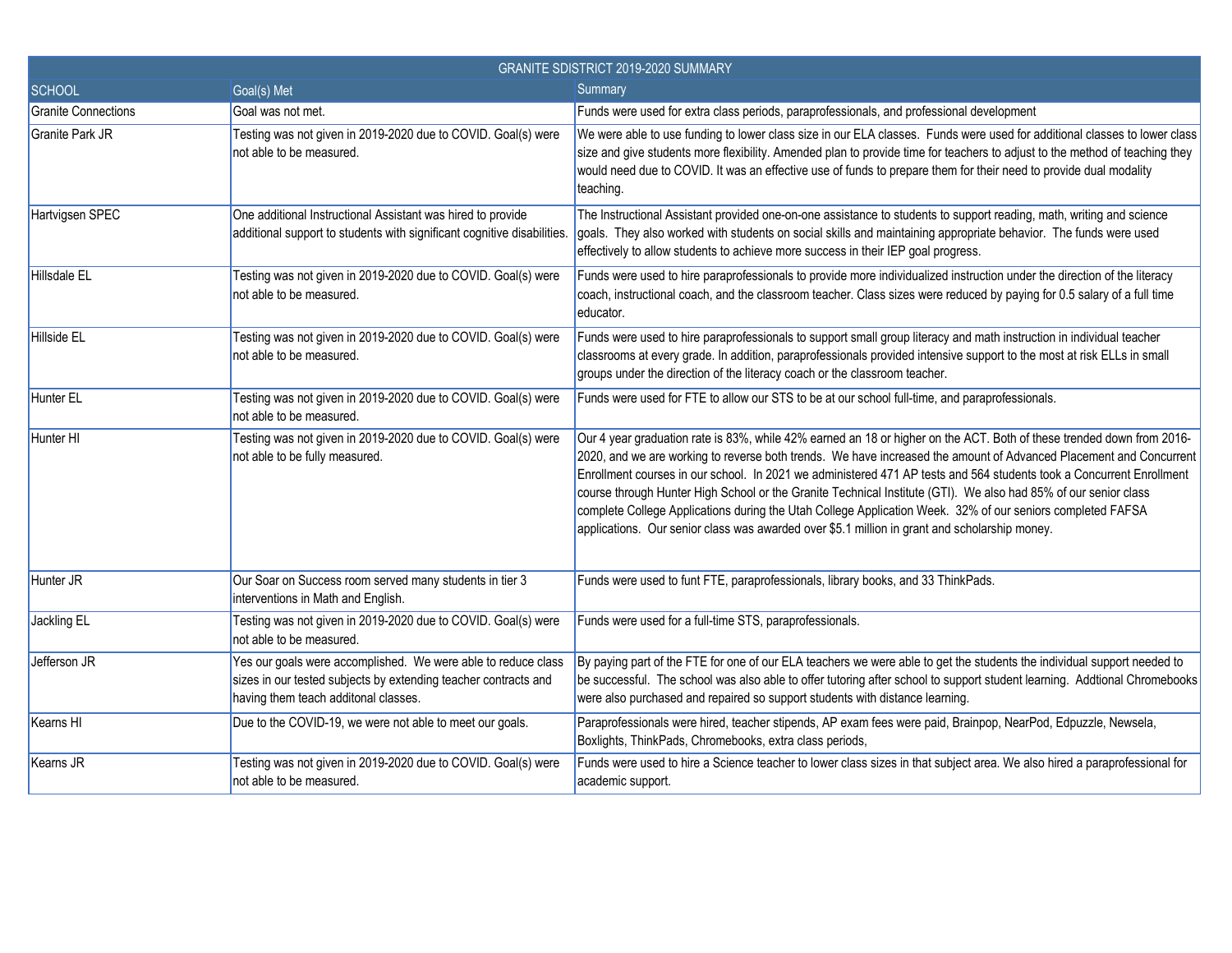| GRANITE SDISTRICT 2019-2020 SUMMARY |                                                                                                                                                                                                                                                                                                                                                                                                                                                            |                                                                                                                                                                                                                                                                                                                                                                                                                                                                                                                                                                                                                                                                                                                                                                                                                                                                                                                                                                                                                           |
|-------------------------------------|------------------------------------------------------------------------------------------------------------------------------------------------------------------------------------------------------------------------------------------------------------------------------------------------------------------------------------------------------------------------------------------------------------------------------------------------------------|---------------------------------------------------------------------------------------------------------------------------------------------------------------------------------------------------------------------------------------------------------------------------------------------------------------------------------------------------------------------------------------------------------------------------------------------------------------------------------------------------------------------------------------------------------------------------------------------------------------------------------------------------------------------------------------------------------------------------------------------------------------------------------------------------------------------------------------------------------------------------------------------------------------------------------------------------------------------------------------------------------------------------|
| <b>SCHOOL</b>                       | Goal(s) Met                                                                                                                                                                                                                                                                                                                                                                                                                                                | Summary                                                                                                                                                                                                                                                                                                                                                                                                                                                                                                                                                                                                                                                                                                                                                                                                                                                                                                                                                                                                                   |
| Kennedy JR                          | We were not able to test at the end of the school year due to<br>COVID 19. We were not able to measure progress.                                                                                                                                                                                                                                                                                                                                           | Paraprofessionals were hired to support SEL procedures to keep students engages in instruction in classes and to<br>organize home visits and parental outreach. Funds were used for FTE to reduce class size in math for improved<br>instruction. Surface Pros were purchased for instructional delivery and instructional planning. Substitutes were used so<br>teachers could attend professional development and hav instructional planning time. Some student supplies were<br>purchased.                                                                                                                                                                                                                                                                                                                                                                                                                                                                                                                             |
| Lake Ridge EL                       | Testing was not given in 2019-2020 due to COVID. Goal(s) were<br>not able to be measured.                                                                                                                                                                                                                                                                                                                                                                  | Funds were used to hire paraprofessionals to provide more individualized instruction under the direction of the literacy<br>coach or the classroom teacher. Substitutes were provided so teachers could effectively collaborate for the needs of their<br>students. Subs were also hired to provide teachers the opportunity to observe another classroom/teacher to see<br>planning/collaboration in action by colleagues/peers. The observation was followed by discussion and goals/plans were<br>made to implement the strategies observed. Professional development opportunities were provided to ensure we are<br>establishing best practices for student learning.                                                                                                                                                                                                                                                                                                                                                |
| Lincoln EL                          | Goals were not able to be measured.                                                                                                                                                                                                                                                                                                                                                                                                                        | Goal(s) not Met : testing was not given in 2019-20 due to Covid 19. We used our Land Trust funds to pay our Paraprofessionals. They work with students in small group to help raise student<br>achievement in Math and Reading.                                                                                                                                                                                                                                                                                                                                                                                                                                                                                                                                                                                                                                                                                                                                                                                           |
| Magna EL                            | Testing was not given in 2019-2020 due to COVID. Goal(s) were<br>not able to be measured.                                                                                                                                                                                                                                                                                                                                                                  | Funds were used to pay for stipends for teachers to attend professional development days, substitutes for teachers so<br>they can collaborte during the school day, and textbooks that support the curriculum of the professional development.<br>Paraprofessionals were hired to spend a minimum of thirty minutes per day in each teacher's classroom providing Tier II<br>reading interventions and support. Purchased audio enhancement for teachers.                                                                                                                                                                                                                                                                                                                                                                                                                                                                                                                                                                 |
| Matheson JR                         | End of year RISE testing was not done due to COVID. We were<br>not able to measure progress.                                                                                                                                                                                                                                                                                                                                                               | Funds were used for additional math, science, reading, and English Languagre Arts periods. FTE to lower class sizes.<br>Funds were used for an instructional coach to improve classroom instruction. We paid for a Data/Assessment coordinator<br>to schedule and monitor school-wide assessment. We paid for substitute teachers one day each quarter so CORE<br>teachers can plan for upcoming units, design lesson plans and create Common Formative Assessments. We paid<br>teachers at hourly rate to provide tutoring and test re-takes before and after school hours. Provided an after-school bus<br>Mondays-Fridays to support students who could not otherwise attend after school tutoring, remediation and/or enrichment.<br>Incentives were purchased for individual students who increase their RI lexile score by 100 points or more. We purchased<br>printing materials, student binders and organizational materials to support school-wide learning expectations and self-<br>monitor student progress. |
| Mill Creek EL                       | Testing was not given in 2019-2020 due to COVID. Goal(s) were<br>not able to be measured.                                                                                                                                                                                                                                                                                                                                                                  | Goals included creating an additional 0.5 FTE teacher in Kindergarten so class sizes could be reduced. Another goal was<br>to provide paraeducator support. Goals could not be measured due to end of year testing not occurring.                                                                                                                                                                                                                                                                                                                                                                                                                                                                                                                                                                                                                                                                                                                                                                                         |
| Monroe EL                           | RISE data and Benchmark data are not available for comparison.<br>The average words per minute for the 38 students who worked<br>with the interventionist was 22 words per minute as measured by<br>the Beginning of the year DIBELS benchmark assessment.<br>Average words per minute at the Middle of the year DIBELS<br>Benchmark rose to 41 words per minute. It is unknown how many<br>of the 38 would have been in the green by the end of the year. | Funds were used to help pay the cost of a reading interventionist who worked with identified students in the lower grades<br>with a target of students in second and third grades. Costs included Salary and Benefits for this position.                                                                                                                                                                                                                                                                                                                                                                                                                                                                                                                                                                                                                                                                                                                                                                                  |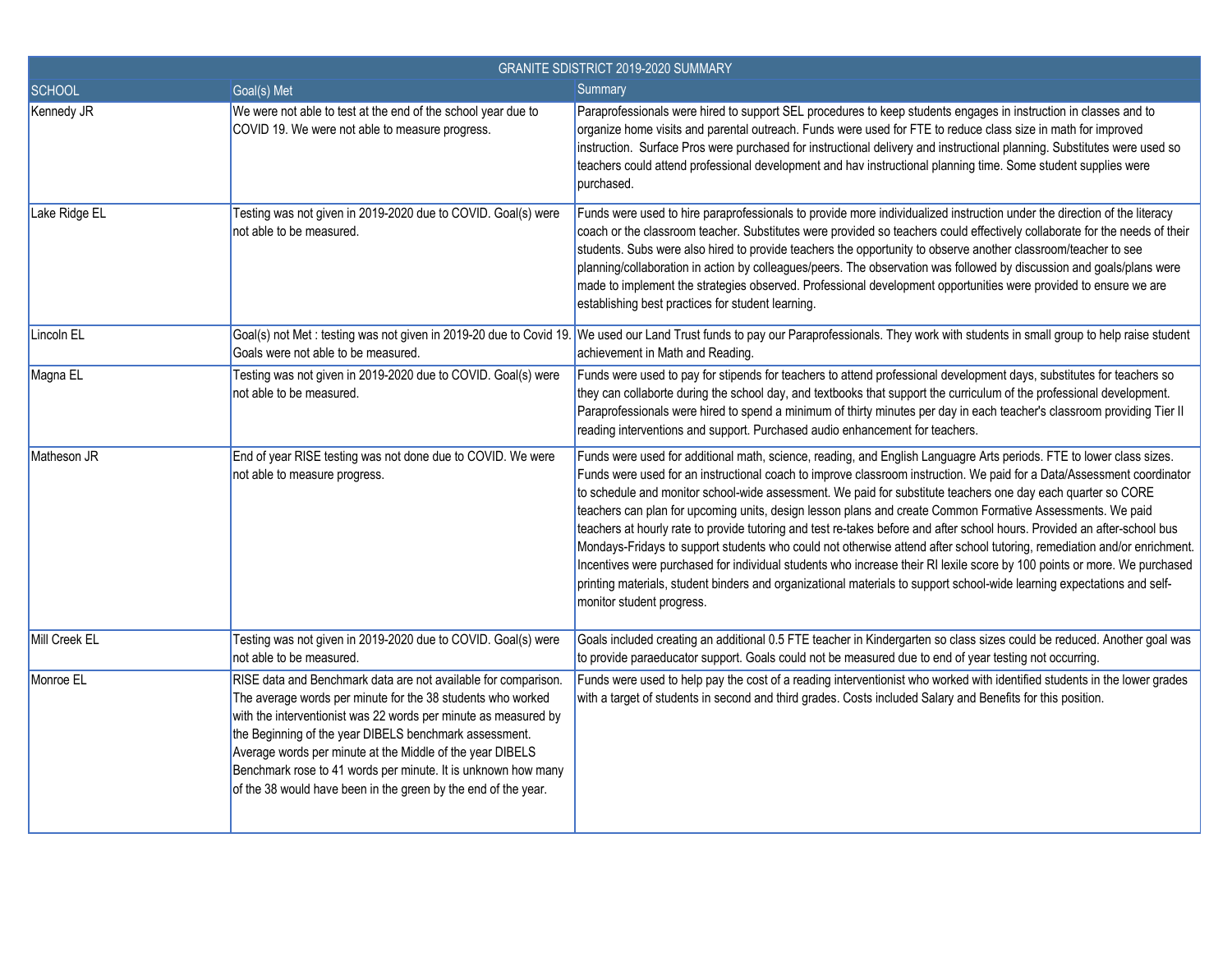| <b>GRANITE SDISTRICT 2019-2020 SUMMARY</b> |                                                                                                                                                                                                                                                                                                                                                                                                                              |                                                                                                                                                                                                                                                                                                                                                                                                                                                                                                                                                                                                                                                                                                                                                                                                                                                                                                                                                                                                                                                                                                          |
|--------------------------------------------|------------------------------------------------------------------------------------------------------------------------------------------------------------------------------------------------------------------------------------------------------------------------------------------------------------------------------------------------------------------------------------------------------------------------------|----------------------------------------------------------------------------------------------------------------------------------------------------------------------------------------------------------------------------------------------------------------------------------------------------------------------------------------------------------------------------------------------------------------------------------------------------------------------------------------------------------------------------------------------------------------------------------------------------------------------------------------------------------------------------------------------------------------------------------------------------------------------------------------------------------------------------------------------------------------------------------------------------------------------------------------------------------------------------------------------------------------------------------------------------------------------------------------------------------|
| SCHOOL                                     | Goal(s) Met                                                                                                                                                                                                                                                                                                                                                                                                                  | Summary                                                                                                                                                                                                                                                                                                                                                                                                                                                                                                                                                                                                                                                                                                                                                                                                                                                                                                                                                                                                                                                                                                  |
| Morningside EL                             | Testing was not given in 2019-2020 due to COVID. Goal(s) were<br>not able to be measured.                                                                                                                                                                                                                                                                                                                                    | Funds were used to hire paraprofessionals to provide more individualized instruction under the direction of the literacy<br>coach or the classroom teacher. Substitutes were provided so teachers could effectively collaborate for the needs of their<br>students. Professional development opportunities were provided to ensure we are establishing best practices for student<br>learning. Fund were used to equipt a STEM lab to enhance student knowledge of Science, Technology, Engineering, and<br>Math.                                                                                                                                                                                                                                                                                                                                                                                                                                                                                                                                                                                        |
| Moss EL                                    | Unable to measure progress due to COVID.                                                                                                                                                                                                                                                                                                                                                                                     | 1 FTE kindergarten teacher was funded.                                                                                                                                                                                                                                                                                                                                                                                                                                                                                                                                                                                                                                                                                                                                                                                                                                                                                                                                                                                                                                                                   |
| Neil Armstrong Academy                     | Testing was not given in 2019-2020 due to COVID. Goal(s) were<br>not able to be measured.                                                                                                                                                                                                                                                                                                                                    | Funds were used to hire paraprofessionals to provide more individualized instruction under the direction of the literacy<br>coach or the classroom teacher. These paraeducators worked primarily with k-3 literacy. Substitutes were provided so<br>teachers could effectively collaborate for the needs of their students. Professional development opportunities were<br>provided to ensure we are establishing best practices for student learning. Funds were used to purchase library books, a<br>new Bookworm machine for reading incentives, and money was set aside to expand our digital library. Some money was<br>also used to refresh various instructional devices such as Chromebooks and Screen Beams to enhance instruction. Some<br>money was set aside for STEM night and the Little Neil STEM initiative, but both of these events were postponed as a<br>result of the COVID pandemic.                                                                                                                                                                                               |
| Oakridge EL                                | Yes. We increased reading proficiency by a school-wide average<br>of 10% as measured by the DIBELS beginning of the year<br>benchmark data compared to the end of the year benchmark data.<br>We increased mathematics proficiency by a school-wide average<br>to post-test data. We were unable to measure our third goal<br>because RISE testing was not administered due to summative<br>testing waivers granted by USBE. | Funds were used hire one reading aide to organize and train volunteers and additional part-time aides on how to<br>implement state approved programs so they could provide interventions and/or extensions. Substitute teachers covered<br>classes for one day during the school year, providing teachers with additional time to analyze data and collaborate to<br>improve learning. We purchased equipment, utilizing the technology to provide extra practice, intervention and enrichment<br>of 47% when comparing first semester Granite Benchmark pre-test to students. We paid teachers a stipend to attend a Family Enrichment Night. At this event, teachers met with parents to<br>discuss ways families can assist their students with reading, mathematics, and science during the school year. Teachers<br>enriched family knowledge of how to use the online academic tools. Administration discussed the importance of home<br>support and its connection to improved student proficiency. We purchased core aligned STEM materials and kits to teach<br>and reinforce science concepts. |
| Oakwood EL                                 | Testing was not given in 2019-2020 due to COVID. Goal(s) were<br>not able to be measured.                                                                                                                                                                                                                                                                                                                                    | Funds were used to pay for paraprofessionals, Tanner Dance, and Meet the Masters.                                                                                                                                                                                                                                                                                                                                                                                                                                                                                                                                                                                                                                                                                                                                                                                                                                                                                                                                                                                                                        |
| Olene Walker El                            | End of year testing was not given in 2019-2020 due to COVID.<br>Goal was not able to be measured using the RISE science<br>assessment.                                                                                                                                                                                                                                                                                       | Trust lands funds were used to pay for a part time teacher to do hands on science experiments and learning with students<br>in grades 4, 5, and 6. The science teacher worked in collaboration with classroom teachers to plan and deliver high<br>quality science instruction. Students went to the science classroom once a week and participated in hands on science<br>activities that supported the core standards. Students were assessed using the district science interims. The teachers<br>planned reteaching lessons and additional assessments based on specific standards. We were able to see growth in<br>student performance as measured by the district science interim assessments.                                                                                                                                                                                                                                                                                                                                                                                                    |
| Olympus HI                                 | For the most part Olympus was able to achieve the goals for the<br>2019-20 school year. The graduation rate data was a little rough<br>due to the pandemic and we allowed many students to walk at<br>graduation activities (per district guidance), but we had a lot of<br>students that still needed to finish a little bit of work to graduate.<br>Overall, we did the best we could with the circumstances given us.     | We spent the money on funding extra periods to reduce class sizes, pay for before and after school tutoring, bought<br>chormebooks and bought the ALEKS math program to help our students in the math foundation classes build their skills.                                                                                                                                                                                                                                                                                                                                                                                                                                                                                                                                                                                                                                                                                                                                                                                                                                                             |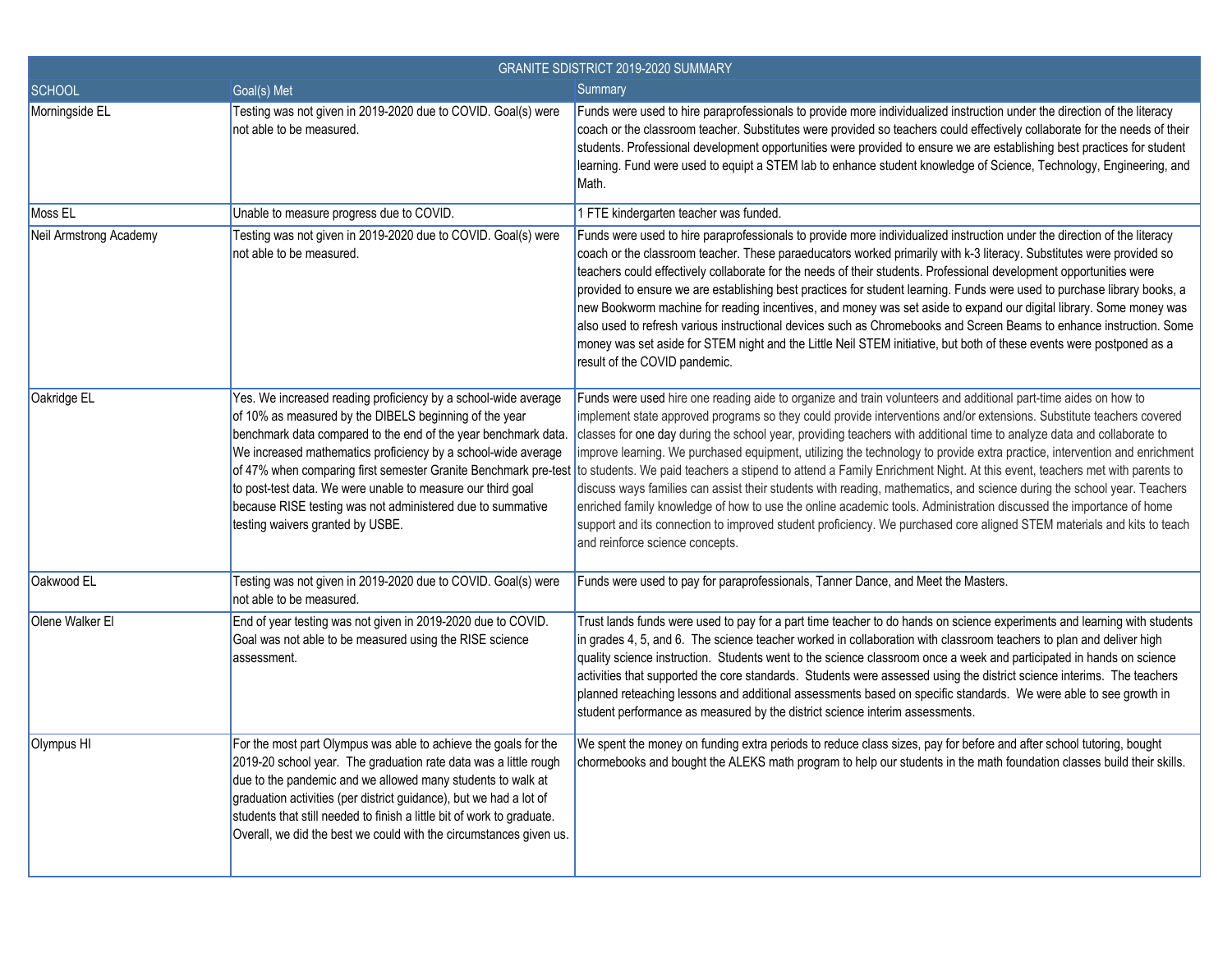| GRANITE SDISTRICT 2019-2020 SUMMARY |                                                                                                                                                                                                                            |                                                                                                                                                                                                                                                                                                                                                                                                                                                                                                                                                                                                                                                                                                                                                                                                                                                                                                        |
|-------------------------------------|----------------------------------------------------------------------------------------------------------------------------------------------------------------------------------------------------------------------------|--------------------------------------------------------------------------------------------------------------------------------------------------------------------------------------------------------------------------------------------------------------------------------------------------------------------------------------------------------------------------------------------------------------------------------------------------------------------------------------------------------------------------------------------------------------------------------------------------------------------------------------------------------------------------------------------------------------------------------------------------------------------------------------------------------------------------------------------------------------------------------------------------------|
| <b>SCHOOL</b>                       | Goal(s) Met                                                                                                                                                                                                                | Summary                                                                                                                                                                                                                                                                                                                                                                                                                                                                                                                                                                                                                                                                                                                                                                                                                                                                                                |
| Olympus JR                          | end of year testing. The second goal of increasing RI proficiency<br>and growth was also not measureable due to not being able to<br>complete the third RI test in March.                                                  | The goal of increasing RISE scores was not measurable due to not Fund were spent on: summer stipends for teachers to work on curricululm development and fine tuning PBL for their<br>courses, paying for 0.5 FTE for an ELA Special Education teacher to focus on reading and writing with our special<br>education students, paying for ALEKS licenses for all students as a support for math, paying teacher stipends for a<br>curriculum night to bring in 5th grade students and introduce them to junior high curriculum and expecatations so they can<br>be better prepared for 6th grade, paying for before and after school tutoring in RISE tested content areas, paying for<br>updating library materials to make sure we have both age appropriate and Lexile appropriate materials availalbe for<br>studnets, and paying for extra periods to help keep class sizes as small as possible. |
| Orchard EL                          | Testing was not given in 2019-2020 due to COVID. Goal(s) were<br>not able to be measured.                                                                                                                                  | Funds were used to hire paraprofessionals to provide more individualized instruction under the direction of the classroom<br>teacher. Substitutes were provided so teachers could effectively collaborate for the needs of their students. Professional<br>development opportunities were provided to ensure we are establishing best practices for student learning. Chromebooks<br>were purchased for students to practice independent learning skills.                                                                                                                                                                                                                                                                                                                                                                                                                                              |
| Penn EL                             | Testing was not given in 2019-2020 due to COVID. Goal(s) were<br>not able to be measured.                                                                                                                                  | Funds were used to hire paraprofessionals to provide more individualized instruction under the direction of the literacy<br>coach or the classroom teacher. Funds were also used to pay for a .5 dance specialist. This allowed more time for teacher<br>planning during the week.                                                                                                                                                                                                                                                                                                                                                                                                                                                                                                                                                                                                                     |
| Pioneer EL                          | Testing was not given in 2019-2020 due to COVID. Goal(s) were<br>not able to be measured.                                                                                                                                  | 1 FTE - 3rd grade teacher                                                                                                                                                                                                                                                                                                                                                                                                                                                                                                                                                                                                                                                                                                                                                                                                                                                                              |
| <b>Pleasant Green EL</b>            | We were showing some progress until COVID hit. No end of year<br>testing to measure progress.                                                                                                                              | Funds were used for papaprofessions, professional development, library books, and audio enhancement.                                                                                                                                                                                                                                                                                                                                                                                                                                                                                                                                                                                                                                                                                                                                                                                                   |
| Plymouth EL                         | Testing was not given in 2019-2020 due to COVID. Goal(s) were<br>not able to be measured.                                                                                                                                  | 1 FTE and 60 Chromebooks.                                                                                                                                                                                                                                                                                                                                                                                                                                                                                                                                                                                                                                                                                                                                                                                                                                                                              |
| Redwood EL                          | Testing was not given in 2019-2020 due to COVID. Goal(s) were<br>not able to be measured.                                                                                                                                  | <b>FTE</b>                                                                                                                                                                                                                                                                                                                                                                                                                                                                                                                                                                                                                                                                                                                                                                                                                                                                                             |
| Rolling Meadows EL                  | able to be measured. Thus, we do not have summative data to<br>right direction to have met the goals.                                                                                                                      | Testing was not given in 2019-2020 due to COVID. Goals were not Funds were used to hire paraprofessionals to provide more individualized instruction under the direction of the literacy<br>coach or the classroom teacher. Substitutes were provided so teachers could effectively collaborate for the needs of their<br>show if the goals were met. Formative data show us heading in the students. Funds were used to purchase library books. With the school closures due to COVID, we did not spend all of the<br>allotted money on salaries for para educators or substitutes for PLCs. This resulted in a larger carryover than usual.                                                                                                                                                                                                                                                          |
| Rosecrest EL                        | increase in overall student proficiency and growth.                                                                                                                                                                        | Due to Covid19, students did not participate in RISE testing Spring Funds were used to hire paraprofessionals to support our K-3 Reading Intervention program as overseen by our Literacy<br>of 2020. We therefore have no new data to indicate if there was an Specialist. Funds were also used to support academic field trips, GO Math! curriculum resources and update technology.                                                                                                                                                                                                                                                                                                                                                                                                                                                                                                                 |
| Silver Hills EL                     | data is based on middle of the year data: Percent of students<br>achieving typical or above typical pathways of progress (POP)<br>growth: Kindergarten: 32%, 1st: 45%, 2nd: 49%, 3rd: 49%, 4th:<br>38%, 5th: 64%, 6th: 70% | Due to the Covid-19 related school schedule adjustments, students Four para-professionals were hired and trained to assist. In addition to district sponsored professional learning community<br>were not administered the end-of-year DIBELS tests. The following (PLC) collaboration time, LAND Trust funds were used to provide substitute teachers for additional collaboration time on<br>Tuesdays. The Tuesday collaboration meetings were supported by district coaches. A behavioral health aide supported<br>students, and a dedicated reading coach assisted kindergarten through third grade teaching teams with data-driven<br>coaching. The building's instructional coach provided support across all curriculum areas.                                                                                                                                                                  |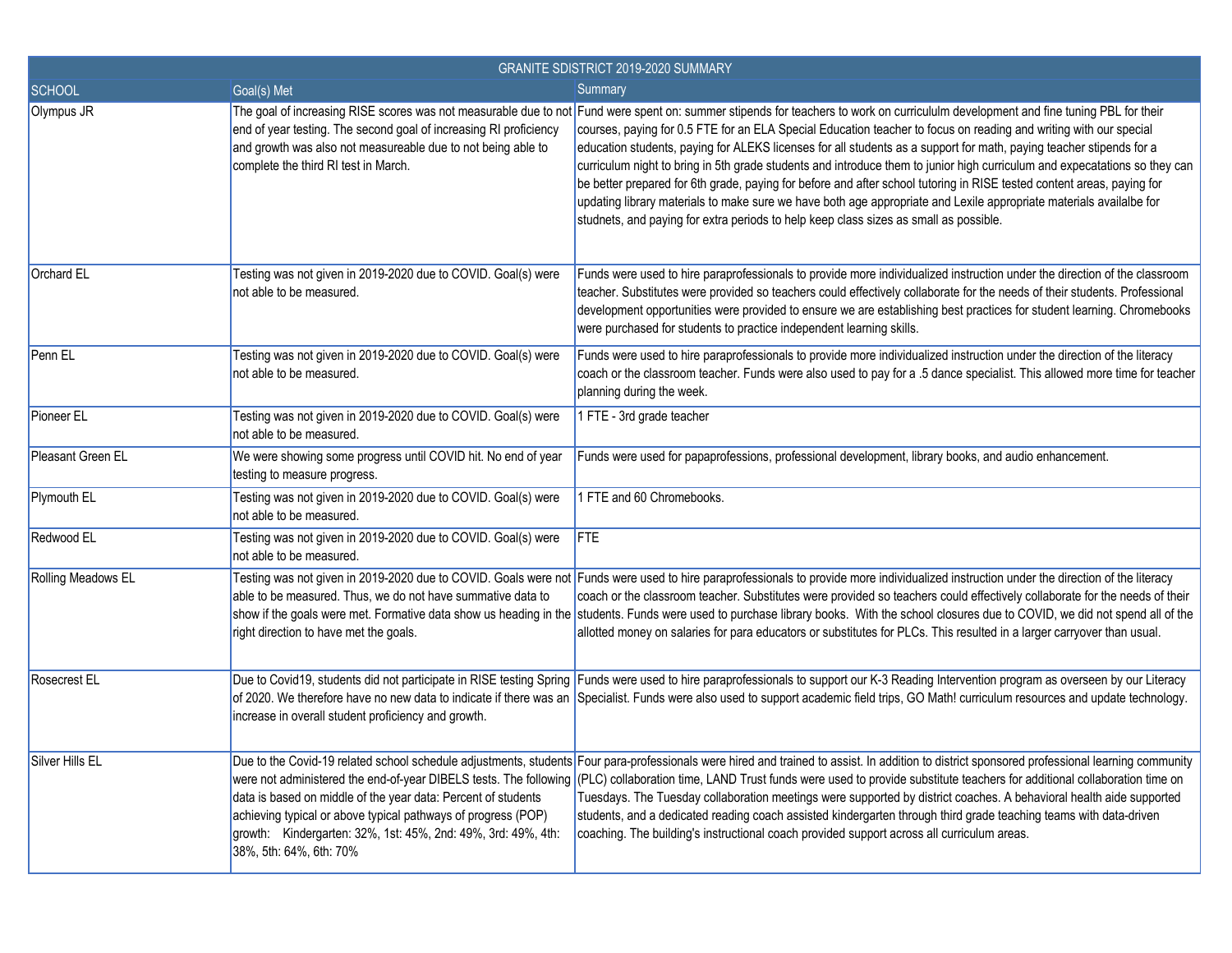| <b>GRANITE SDISTRICT 2019-2020 SUMMARY</b> |                                                                                                                                                      |                                                                                                                                                                                                                                                                                                                                                                                                                                                                                                                                                                                                                                                                                                                                                                                                                                                                                                                                                                                                                                                                                                                                                                                                                                                                                                                                                                                                             |
|--------------------------------------------|------------------------------------------------------------------------------------------------------------------------------------------------------|-------------------------------------------------------------------------------------------------------------------------------------------------------------------------------------------------------------------------------------------------------------------------------------------------------------------------------------------------------------------------------------------------------------------------------------------------------------------------------------------------------------------------------------------------------------------------------------------------------------------------------------------------------------------------------------------------------------------------------------------------------------------------------------------------------------------------------------------------------------------------------------------------------------------------------------------------------------------------------------------------------------------------------------------------------------------------------------------------------------------------------------------------------------------------------------------------------------------------------------------------------------------------------------------------------------------------------------------------------------------------------------------------------------|
| SCHOOL                                     | Goal(s) Met                                                                                                                                          | Summary                                                                                                                                                                                                                                                                                                                                                                                                                                                                                                                                                                                                                                                                                                                                                                                                                                                                                                                                                                                                                                                                                                                                                                                                                                                                                                                                                                                                     |
| Skyline HI                                 | Testing was not given in 2019-2020 due to COVID. Goal(s) were<br>not able to be measured.                                                            | Funds were used to hire paraprofessionals to provide more individualized instruction under the direction of the literacy<br>coach or the classroom teacher. In addition, a teacher was hired to reduce class size and provide more individualized<br>instruction.                                                                                                                                                                                                                                                                                                                                                                                                                                                                                                                                                                                                                                                                                                                                                                                                                                                                                                                                                                                                                                                                                                                                           |
| Smith EL                                   | state requirement is that 60% of students achieve typical or above<br>typical growth. Due to COVID 19 making in necessary to go on a<br>growth data. | School achievement data shows that 66% of students made typical For the 2019 - 2020 school year, Calvin Smith Community Council decided to spend the money toward student<br>or above typical growth on their DIBELS Pathway of progress. The  achievement. The largest portion of our 2019 - 2020 LAND Trust funds were used to employ our skilled and caring<br>paraprofessionals that work with students in language arts and math. Classroom aides were utilized to support reading,<br>writing, and math development using small group instruction during our Power Up time and individual progress monitoring,<br>soft closure at the end of the year we were not able to collect other which resulted in growth in students' achievement. Teachers participated in Professional Learning Communities (PLC's),<br>where they collaboratively identify the essential standards that all students must master, identify best practices, analyze<br>student assessment data, and share effective teaching strategies that are essential to our school's success. A portion of<br>our LAND Trust funds were used to hire substitutes to allow teachers the time to meet in weekly PLCs, as well as attend<br>important trainings to improve instructional practice. In addition, substitutes were provided so that our Chinese immersion<br>teachers could meet with every family during SEP conferences. |
| South Kearns EL                            | Testing was not given in 2019-2020 due to COVID. Goal(s) were<br>not able to be measured.                                                            | Funds were used for FTE and paraprofessionals.                                                                                                                                                                                                                                                                                                                                                                                                                                                                                                                                                                                                                                                                                                                                                                                                                                                                                                                                                                                                                                                                                                                                                                                                                                                                                                                                                              |
| Spring Lane EL                             | Testing was not given in 2019-2020 due to COVID. Goal(s) were<br>not able to be measured.                                                            | Funds were used to hire teachers and paraprofessionals to provide more individualized instruction under the direction of<br>the classroom teacher. These funds were vital specifically by providing a level of staffing stability in instructional practice<br>for online learning and also for student social emotional reinforcement due to local health restrictions.                                                                                                                                                                                                                                                                                                                                                                                                                                                                                                                                                                                                                                                                                                                                                                                                                                                                                                                                                                                                                                    |
| Stansbury EL                               | Testing was not given in 2019-2020 due to COVID. Goal(s) were<br>not able to be measured.                                                            | FTE and Paraprofessionals                                                                                                                                                                                                                                                                                                                                                                                                                                                                                                                                                                                                                                                                                                                                                                                                                                                                                                                                                                                                                                                                                                                                                                                                                                                                                                                                                                                   |
| Taylorsville EL                            | Testing was not given in 2019-2020 due to COVID. Goal(s) were<br>not able to be measured.                                                            | Funds were used for paraprofessionals, teacher stipend, EVO classroom kits, & STEM supplies                                                                                                                                                                                                                                                                                                                                                                                                                                                                                                                                                                                                                                                                                                                                                                                                                                                                                                                                                                                                                                                                                                                                                                                                                                                                                                                 |
| Taylorsville HI                            | graduation rate went from 85.3 to 87.5%)<br>We will increase the number of college bound students within our<br>AVID program. (No we did not)        | We would like to increase graduation rate to 90% by 2021. (No, our Final graduation report for 2019-2020 school year had us at 87.5% graduation rate. We ended up having a decrease in<br>AVID graduates. Covid made for some difficult challenges. We had seven teachers and two administrators earmarked to<br>attend AVID. However, they did not attend AVID, training, or AP seminar due to covid. We hold an AVID strategies training<br>once a month in a classroom. Students did attend FAFSA first semester but not second semester due to covid. The AVID<br>banquet was also cancelled due to covid. The technology aspect was upgraded with the AVID funds. An amendment was<br>issued from AVID conference monies to cover expenes for other instructional technologies.                                                                                                                                                                                                                                                                                                                                                                                                                                                                                                                                                                                                                        |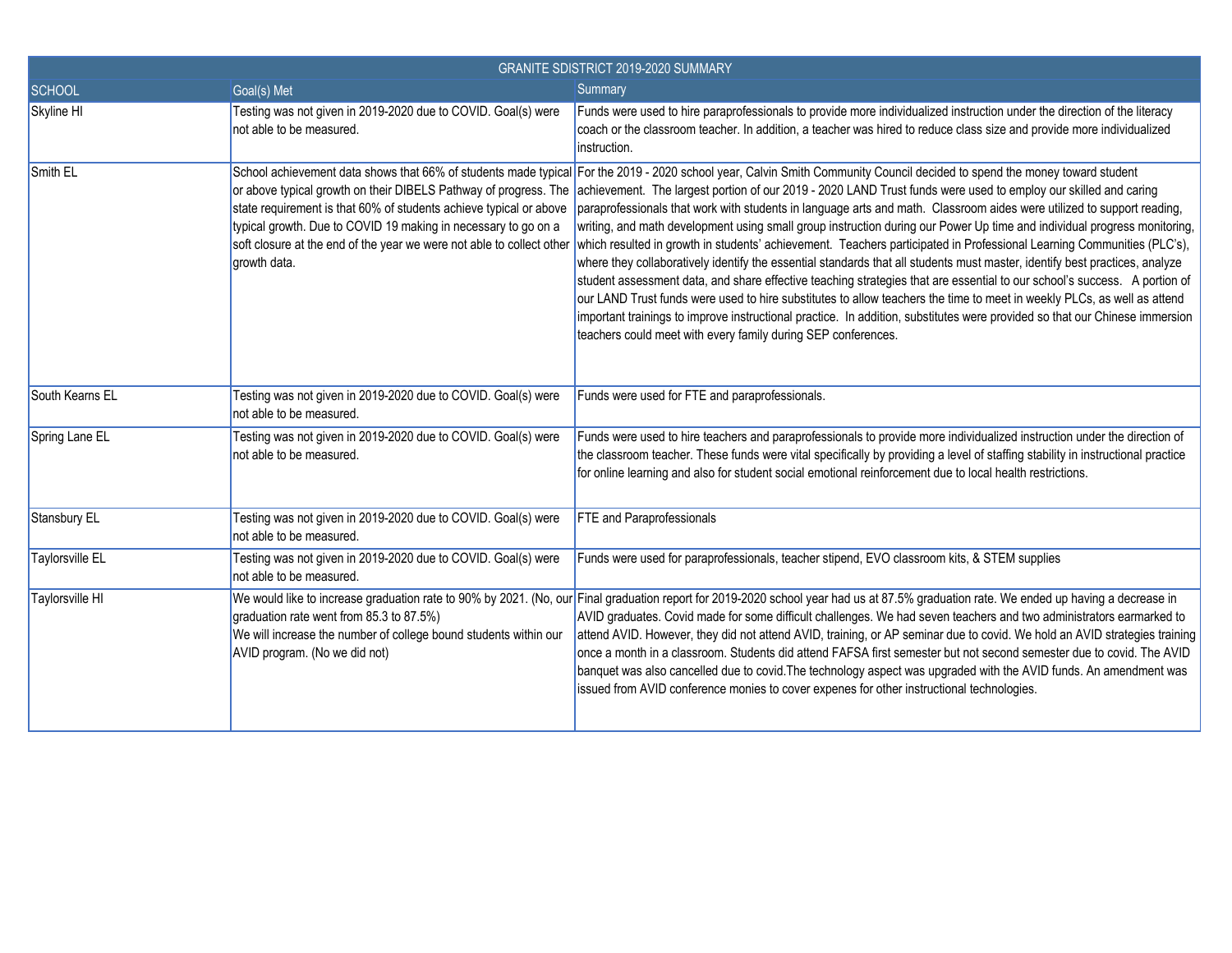| <b>GRANITE SDISTRICT 2019-2020 SUMMARY</b> |                                                                                                                                                                                                                                                                                                                                                                                                                                                                                                                                                                           |                                                                                                                                                                                                                                                                                                                                                                                                                                                                                                                                                                                                                                                                                                                                                                 |
|--------------------------------------------|---------------------------------------------------------------------------------------------------------------------------------------------------------------------------------------------------------------------------------------------------------------------------------------------------------------------------------------------------------------------------------------------------------------------------------------------------------------------------------------------------------------------------------------------------------------------------|-----------------------------------------------------------------------------------------------------------------------------------------------------------------------------------------------------------------------------------------------------------------------------------------------------------------------------------------------------------------------------------------------------------------------------------------------------------------------------------------------------------------------------------------------------------------------------------------------------------------------------------------------------------------------------------------------------------------------------------------------------------------|
| <b>SCHOOL</b>                              | Goal(s) Met                                                                                                                                                                                                                                                                                                                                                                                                                                                                                                                                                               | Summary                                                                                                                                                                                                                                                                                                                                                                                                                                                                                                                                                                                                                                                                                                                                                         |
| Truman EL                                  | Due to COVID, we were unable to administer end of year testing,<br>which data was to be used to determine whether or not the goals<br>exceed our Reading goal of at least 3% improvement of students<br>reaching or exceeding grade level benchmark on DIBELS. On our<br>Math goal, using Semester 1 pre-test vs post-test data, we had a<br>17.5% improvement, which is close to the goal of 18%. Thus, we<br>feel strongly that, had we been able to finish the school year and<br>administer the end of year testing, we would have reached or<br>exceeded both goals. | Funds were used to hire paraprofessionals to provide more individualized instruction under the direction of the literacy<br>coach or the classroom teacher. Substitutes were provided so teachers could effectively collaborate for the needs of their<br>were met. However, using Middle of Year data, we were on track to students. Professional development opportunities were provided to ensure we are establishing best practices for student<br>learning. Funds were used to purchase computers to update the computer lab. A Family/School Success evening was<br>provided to meet with parents, share resources, tips and best practices, and establish a parent/teacher communication in<br>order to support the students both at school and at home. |
| Twin Peaks EL                              | Testing was not given in 2019-2020 due to COVID. Goal(s) were<br>not able to be measured.                                                                                                                                                                                                                                                                                                                                                                                                                                                                                 | Funds were used to hire paraprofessionals. Funds were used to purchase library books and chrome books for student use                                                                                                                                                                                                                                                                                                                                                                                                                                                                                                                                                                                                                                           |
| Upland Terrace EL                          | Assessments used to measure academic growth could not be<br>administered in the spring of 2020.                                                                                                                                                                                                                                                                                                                                                                                                                                                                           | Funds were spent as planned on the following:<br>•Support of smaller class sizes K-3 through the purchase of .5 FTE<br>•Support of reading intervention through the purchase of a reading paraprofessional<br>•Hands on Science consultant services - until dismissal for the pandemic, students were able to participate in Hands On<br>Science activities monthly<br>.Subs/hourly stipends for teacher professional development for Proficiency Based Learning                                                                                                                                                                                                                                                                                                |
| <b>Valley Crest EL</b>                     | Goals were partially met.                                                                                                                                                                                                                                                                                                                                                                                                                                                                                                                                                 | Due to COVID-19, Valley Crest was only partially able to implement our goals for the school year. We were able to<br>support our PLC process, hire extra para's and support technology in the classroom. However, we were unable to see if<br>we met our goal due to the lack of end of year testing.                                                                                                                                                                                                                                                                                                                                                                                                                                                           |
| Valley JR                                  | Goal of increased student proficiency rates on state assessment<br>was not met because of cancellation of state assessments with a<br>global pandemic.                                                                                                                                                                                                                                                                                                                                                                                                                    | Due to changes in enrollment and the Covid-19 pandemic we were not able to measure growth using state assments as<br>planned. An ammendment afforded the school the opportunity to provide one to one technology for all students to use<br>during remote learning with the pandemic. Further, funds were used to provide professional development in the summer<br>for PLCs.                                                                                                                                                                                                                                                                                                                                                                                   |
| Vista EL                                   | Testing wasn't given in 1019-2020 due to COVID. Our goal is not<br>able to be measured.                                                                                                                                                                                                                                                                                                                                                                                                                                                                                   | Funds were used for FTE, paraprofessionals, and Laptop computers.                                                                                                                                                                                                                                                                                                                                                                                                                                                                                                                                                                                                                                                                                               |
| <b>Wasatch JR</b>                          | Testing wasn't given in 1019-2020 due to COVID. Our goal is not<br>able to be measured.                                                                                                                                                                                                                                                                                                                                                                                                                                                                                   | <b>FTE</b> and extra periods, paraprofessionals and Chromebooks                                                                                                                                                                                                                                                                                                                                                                                                                                                                                                                                                                                                                                                                                                 |
| <b>West Kearns EL</b>                      | Testing wasn't given in 1019-2020 due to COVID. Our goal is not<br>able to be measured.                                                                                                                                                                                                                                                                                                                                                                                                                                                                                   | Funds were used to hire a teacher to lower class sizes and allow for more individual student attention. Funds were also<br>used to hire paraprofessionals to provide more individualized instruction under the direction of the literacy coach and the<br>classroom teachers. Paras were also hired so teachers could effectively collaborate weekly to meet the needs of their<br>students.                                                                                                                                                                                                                                                                                                                                                                    |
| <b>West Lake JR</b>                        | Undetermined. Our LAND Trust goal is focused on progress<br>toward exiting CSI in 2022 by showing adequate improvement in<br>proficiency, growth, growth of the lowest 25%, and WIDA progress.<br>Because testing was not administered in 2019-2020, we do not<br>have data to show our progress.                                                                                                                                                                                                                                                                         | Funding was rearranged to address the unexpected needs caused by the pandemic and the dismissal. We did not use<br>funding to attend the AVID conference. We did purchase additional equipment to support the remote-learning needs of our<br>students. Although we did not have 2019-2020 RISE data, other data points indicate we are on target to meet our 2022<br>goal to exit CSI.                                                                                                                                                                                                                                                                                                                                                                         |